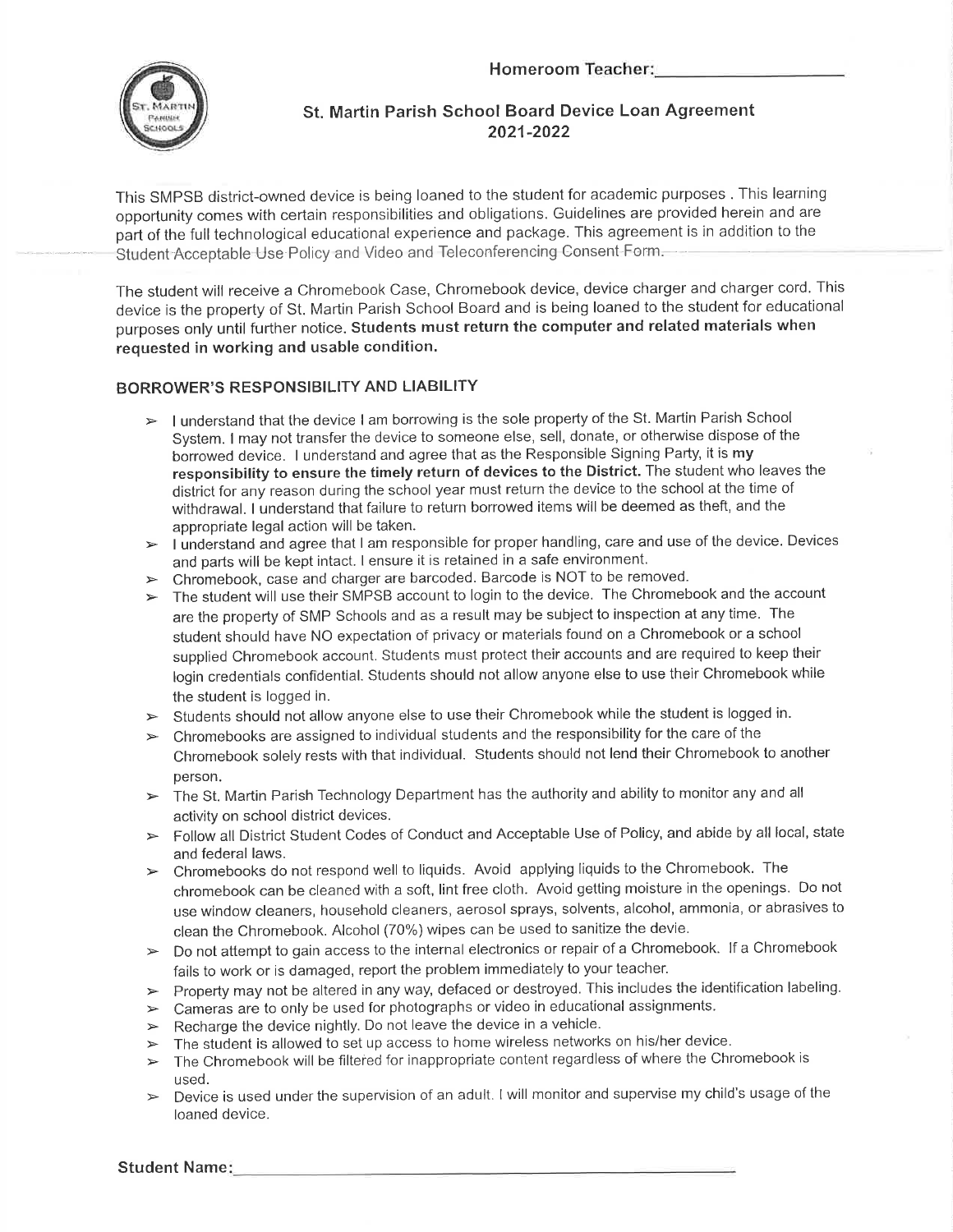- $\triangleright$  In the case of loss of a device or components, I understand I could be held financially liable. In the event of loss, I will immediately contact the loaning school and Computer Services lT Department at 337-332-2105 (ext. 2843) or by email at christine\_foster@saintmaftinschools.org.
- $\triangleright$  In the case of theft, I understand that I will not be held responsible and must immediately report the incident to the police, file a police report and report to the loaning school and Computer Services lT Department.
- $\triangleright$  If an equipment breakage or malfunction occurs, I must immediately notify the loaning school and assigned teacher. Arrangements are to be made to return for repair.
- $\triangleright$  I understand it is illegal to copy or distribute any software loaned through the Computer Services IT Depaftment. External devices are prohibited, including USB and flash drives. Any strategy used to circumvent security settings including removing the device from the district domain and/or management is a violation.
- $\triangleright$  Students may not use or install any custom operating system on their Chromebook other than the current version of Chrome OS that is supported and managed by the district. Wiping/altering the operating system will result in disciplinary action. Students should not powerwash or factory reset their device.
- $\triangleright$  The Chromebook operating system, Chrome OS, updates itself automatically. Students do not need to manually update Chromebooks. Google extensions and applications will be loaded to student Chromebooks through the school district based on educational need, district discretion and admin/teacher request.
- $\triangleright$  Use or possession of hacking software is strictly prohibited and violators will be subject to disciplinary action.
- $\triangleright$  Google Apps for Education is a suite of applications (word processing, slideshow presentations, spreadsheets, etc.) that allows a user to create different types of online documents. A user can store their document, as well as other files, in the Google Cloud Account (Google Drive).
	- The student will save work to his/her Google Drive which will be accessible from any device with lnternet access.
	- o lf a wireless lnternet connection is not available, Google Apps for Education documents can be made available for offline editing prior to loss of lnternet connectivity. Once connected to the lnternet, offline documents will sync to the Google Cloud environment, allowing the student to work offline.
	- If a Chromebook needs repair, it is possible that files stored locally on the device may be lost if the device has to be reset.
- > Failure to comply with these responsibilities will result in loss of future access to any technology from St. Martin Parish School Board, in addition to applicable financial or legal liability.
- $\blacktriangleright$  If damage occurs to the equipment, district administration will review the incident, and Chromebook and accessories will be inspected. ln the case of abuse, neglect, or intentional damage, the ParenVGuardian will be required to pay for the replacement of Chromebook or assessed repairs.The SMPSB Technology Department will make the final determination of any costs assessed. Should the parent choose to purchase the district device repair plan, the parameters of the plan will be applied.

 $\overline{\phantom{a}}$ (Parent/Guardian lnitials) I agree to the assessed and documented condition of the loaned device. (Excellent/Flawless(no damages/like new), Good (Minor Scratches), Fair(Moderate Scratches and/or dents), Poor (Major scratches and or dents)). Condition is documented as

 $\overline{\phantom{a}}$ (Parent/Guardian lnitials) I agree that I am receiving a chromebook, charger, charging cord and case, along with materials and information for care and usage.

The particulars of the device repair plan have been covered, including the family cap (\$60.00).

Student Name: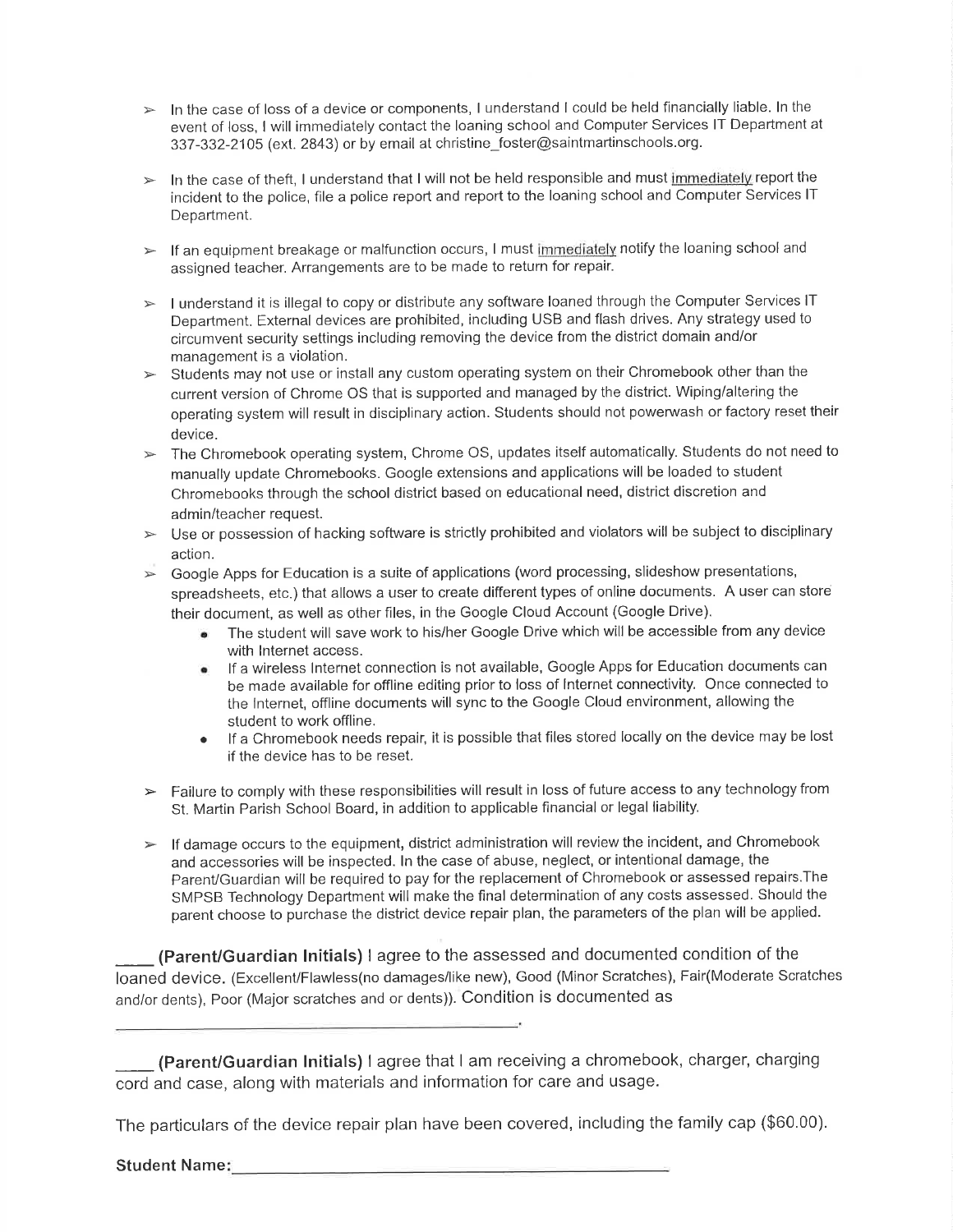Select only ONE of the following options

(Parent/Guardian lnitials) I elect to purchase the District Device Repair Plan. <sup>I</sup> understand that I am responsible for the one time payment of \$30.00, which is to be paid at the time of checkout and is nonrefundable. I understand that the plan will cover damages that can be repaired only and up to \$125.00 of the cost of repair. The plan does NOT cover lost or stolen devices. Should the device be returned beyond repair and replacement is needed, I understand that the plan will pay \$125.00 of the replacement cost. This plan covers one school year.

(Parent/Guardian lnitials) I elect to apply the Family Cap for the District Device Repair Plan (\$60.00). I have provided the appropriate receipts of the \$60.00 payments.

(Parent/Guardian Initials) I elect NOT TO PURCHASE the District Device Repair Plan. By doing so, I accept full responsibility for the repair assessment costs should it be damaged. Cost will be the cost of all damages to the device or the current cost of the device replacement should it be unrepairable. lf the device is lost or stolen, I understand that I will be responsible for the replacement cost of the device.

By my signature below, I hereby acknowledge I have read, understand and agree to the St. Martin Parish School District Device Loan Agreement guidelines and obligations. I am aware that the care and responsibility of the device as outlined in the agreement, both in and out of school, lies with my child. I understand that this device is the propefty of SMPSB and is loaned for educational purposes, use of this device will be monitored and the device is being tracked. <sup>I</sup> understand that, although the device is filtered for inappropriate content, no content filtering is capable of filtering 100% of the material available on the lnternet. I recognize that any violations of this agreement may cause my child to have his/her computer privileges revoked and face disciplinary action, including, but not limited to, restitution for damages, or legal action. I will actively supervise my child's use of the Chromebook and the lnternet at home.

| <b>Parent/Guardian's Signature/Date:</b> | <b>Student Signature/Date:</b>                    |
|------------------------------------------|---------------------------------------------------|
| <b>Parent/Guardian's Name Printed:</b>   | <b>Student Name Printed:</b>                      |
| <b>Parent/Guardian Working Contact:</b>  | <b>SMP Employee Issued Device Signature/Date:</b> |
|                                          | <b>SMP Employee Name Printed:</b>                 |
|                                          |                                                   |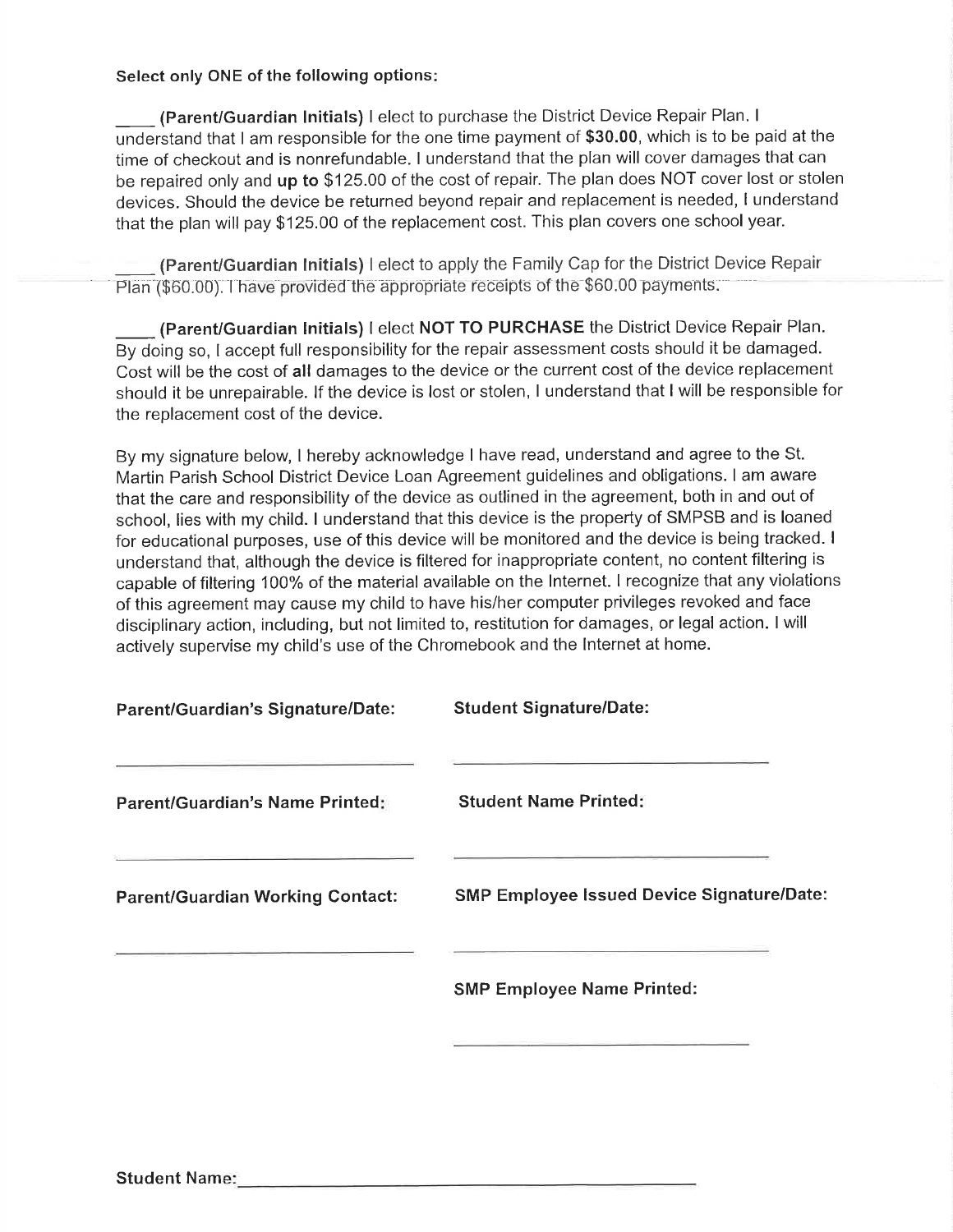#### STUDENT USER AGREEMENT

I have read and understand my responsibilities in exercising the privilege of using technology, network and Internet resources. I agree to follow the rules and regulations of the St. Martin Parish School System when using the Internet and technology, and to fulfill my responsibilities as outlined above. I understand that any violation of the school system's rules and regulations, or my failure to fulfill my responsibilities in using such may result in school disciplinary action, loss of my access privileges, and/or prosecution under applicable state and/or federal law.

| Student's Name (please print) | Teacher |  |
|-------------------------------|---------|--|
| Student's Signature           | Date    |  |

#### PARENT/GUARDIAN USER AGREEMENT

As fhe parent or guardian of the above named student, I have read and understand the terms and conditions for my child's use of the technology, network and Internet resources at school. I have read and understand and have discussed with my child the school system's rules and regulations, and my child's responsibilities in accessing and using the lnternet and technology resources. I understand that the opportunity being provided to my child is designed for educational purposes, and that the St. Martin Parish School System is taking reasonable precautions to eliminate materials that may be considered controversial, offensive, objectionable, pornographic or otherwise inappropriate for minors. At any time I wish to revoke my child's access to the Intemet, mobile devices, and email privileges afforded by the St. Martin Parish School District, I understand it must be done in writing.

Name of Parent/Guardian (please print)

Sicnature of Parent/Guardian: D[te: e

AFTER READING THE SMPSB STUDENT TECHNOLOGY ACCEPTABLE USE AND INTERNET SAFETY POLICY IN THE SMPSB STUDENT AND PARENT HANDBOOK/DISCIPLINE POLICY, PLEASE SIGN THIS FORM AND RETURN TO STUDENT'S HOME-BASED SCHOOL.

SMPSB Student Technology Acceptable Use and Internet Safety Policy - Revised 6/2016 Page 7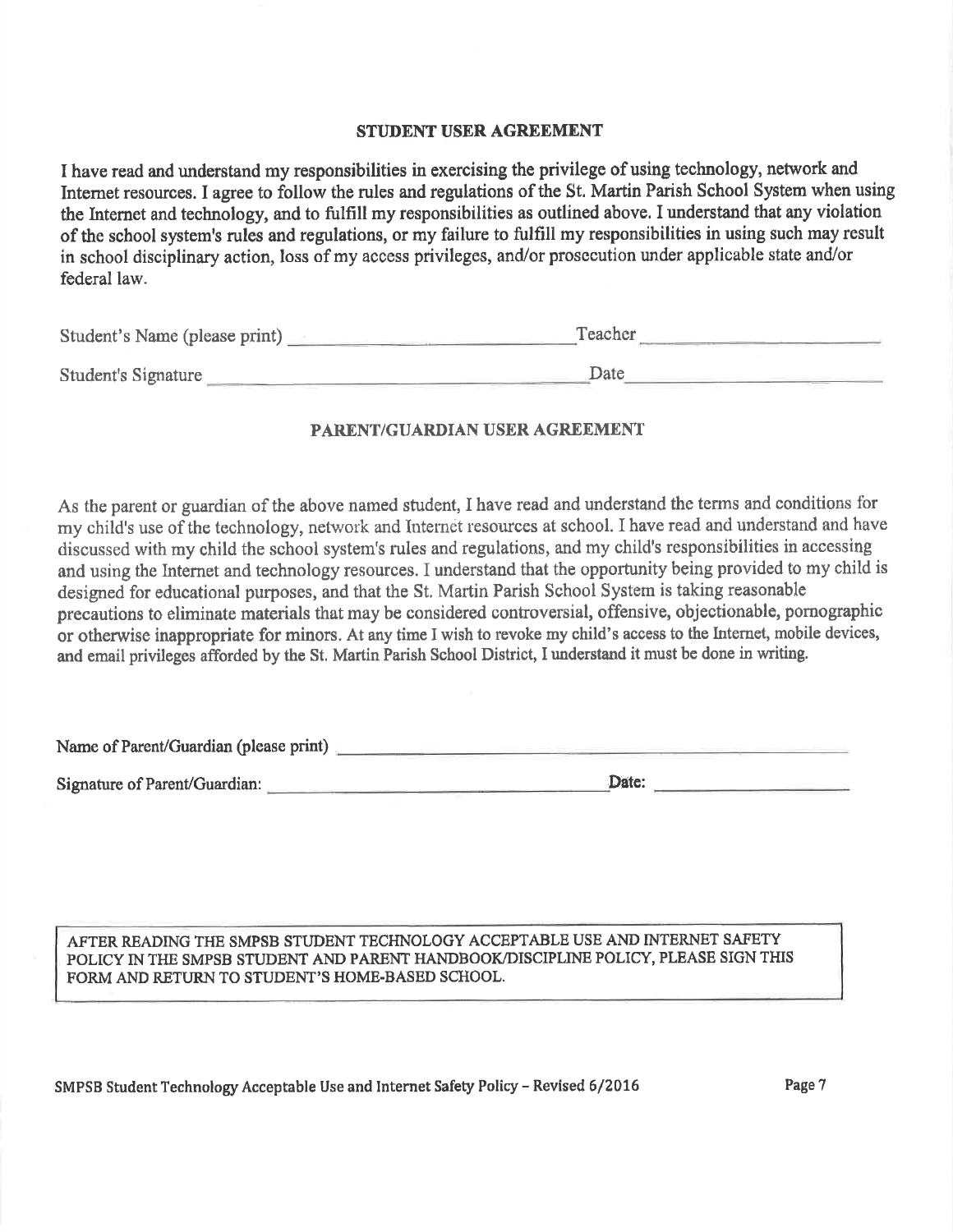|                                    |                                                                                             | <b>BBJH 2021-2022</b>                                                                                                                                                                                                                                                                                                                                                                                                                                                                                                                                                         |
|------------------------------------|---------------------------------------------------------------------------------------------|-------------------------------------------------------------------------------------------------------------------------------------------------------------------------------------------------------------------------------------------------------------------------------------------------------------------------------------------------------------------------------------------------------------------------------------------------------------------------------------------------------------------------------------------------------------------------------|
|                                    |                                                                                             |                                                                                                                                                                                                                                                                                                                                                                                                                                                                                                                                                                               |
|                                    |                                                                                             | <b>Academic Consent</b>                                                                                                                                                                                                                                                                                                                                                                                                                                                                                                                                                       |
| Dear Parents and Guardians,        |                                                                                             |                                                                                                                                                                                                                                                                                                                                                                                                                                                                                                                                                                               |
|                                    |                                                                                             | Our school offers supplemental educational services, curriculum tools and testing opportunities<br>to students. All academic and educational systems go through an approval process that assures<br>it is educationally appropriate. You may refer to the school's website, teacher's website or<br>teacher's Google Classroom for notification of the systems used. The use of these systems<br>require sharing some personally identifiable information through release to the following:<br>Educational Apps/Software that requires more than directory information. List: |
| I understand that:                 | website or Google Classroom                                                                 | Kahn Academy and/or other educational courses Read 180, AR, Gale Group, World Book, Destiny,<br>Other iREADY, Nearpod Padlet, CommonLit, iCivics, Flipgrid, Duolingo, Flocabulary, Everfi, Legends of Learning<br>Approved educational sites, apps, extensions and software as provided on teacher's                                                                                                                                                                                                                                                                          |
|                                    | First and last name                                                                         | As part of the requirement for registration with the organization and/or company listed<br>above, my student or student's school will provide information about my student<br>through the sharing of some or all of the following information with my permission:                                                                                                                                                                                                                                                                                                             |
|                                    | Grade, classification, and graduation date<br>School and district name<br><b>Birth date</b> |                                                                                                                                                                                                                                                                                                                                                                                                                                                                                                                                                                               |
|                                    | School ID number<br>Email address                                                           |                                                                                                                                                                                                                                                                                                                                                                                                                                                                                                                                                                               |
|                                    |                                                                                             | I give permission to the St. Martin Parish School Board and/or my school/staff to disclose my<br>child's personal information to the entities listed for the purposes stated above.                                                                                                                                                                                                                                                                                                                                                                                           |
|                                    |                                                                                             |                                                                                                                                                                                                                                                                                                                                                                                                                                                                                                                                                                               |
| Signature of Parent/Legal Guardian |                                                                                             | Parent/Legal Guardian's Full Name (print)                                                                                                                                                                                                                                                                                                                                                                                                                                                                                                                                     |